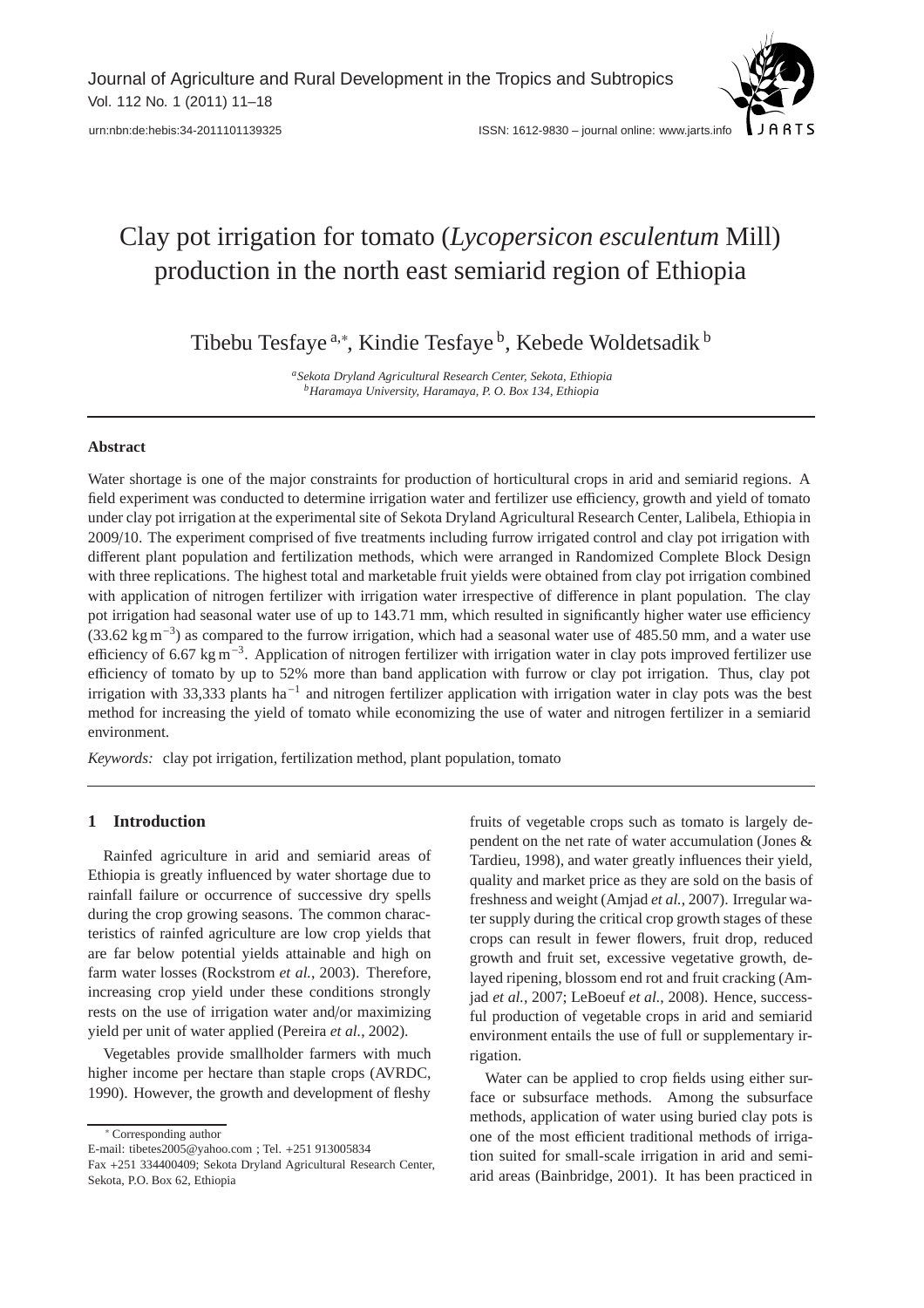dryland areas of India, Pakistan, Iran, Indonesia, Burkina Faso, Zimbabwe, Middle East and Latin America to irrigate various annual and perennial plants including vegetables and fruit trees (Batchelor *et al.*, 1996; Bainbridge, 2001; Daka, 2001). Clay pot irrigation is better than surface irrigation methods with respect to its higher irrigation efficiency, better fertilizer use efficiency and maintenance of favorable soil water around the crop root zone (SACCAR, 1996; Daka, 2001). The most commonly mentioned drawbacks of clay pot irrigation are decreased permeability of the clay pots to water over time, easily breakability of the clay pots, less flexible once the pots are installed and less applicable to large scale production (Bainbridge, 2001).

Despite its potential advantages, however, clay pot irrigation is not yet known in Ethiopia. Areas in North Eastern Ethiopia such as North Wello and Waghmira zones are well known semiarid areas where farmers practice furrow irrigation for vegetable production. The use of furrow irrigation depletes the water harvested in small ponds by individual farmers and even that diverted from irrigation schemes making water a limiting production factor in the region. The shortage of irrigation water in these zones usually results in a conflict among farmers and adversely affects crop production (personal observation). Therefore, adoption of irrigation method that save water, optimize fertilizer requirement and increase both the yield and area of irrigation are highly required in the semiarid areas of North Eastern Ethiopia. The method of clay pot irrigation has never been tried in Ethiopia. Moreover, it is necessary to evaluate the clay pot irrigation method in one of the semiarid areas of Ethiopia because of the fact that the efficiency of the method and the number of plants that can potentially be irrigated by the pots depend on the type and size of pots, soil characteristics, crop type and climate (Bainbridge, 2001). Therefore, the objective of this study was to determine the growth, yield, water use, water and fertilizer use efficiencies of tomato grown under clay pot irrigation with different plant population and fertilizer application methods.

## **2 Materials and Methods**

## *2.1 Experimental site description*

The study was carried out at Sekota Dryland Agricultural Research Center experiment station, Lalibela, North Eastern Ethiopia. The area is classified as semiarid and is characterized by land degradation, erratic and unreliable rainfall, water shortage and periodic famine (SDARC, 2005). The mean annual rainfall of the area is about 772 mm. The mean annual temperature generally

ranges from 11.4 to 24.6 °C. The soil of the experimental site is clay in texture (Table 1). The experiment was conducted from October 2009 to February 2010, during the off-season. There was only 27.3 mm of rainfall during the experimental season.

**Table 1:** *Some soil physical and chemical properties of the experimental field*

| Properties                 | Depth $(0-40 \text{ cm})$ |
|----------------------------|---------------------------|
| Sand $(\%)$                | 17.25                     |
| $Silt(\%)$                 | 32.62                     |
| Clay(%)                    | 50.13                     |
| Total nitrogen (%)         | 0.12                      |
| Available phosphorus (ppm) | 12.00                     |
| Organic carbon (%)         | 2.75                      |
| pH (1:1.25)                | 8.02                      |
|                            |                           |

#### *2.2 Treatments and experimental design*

The experiment consisted of five treatments with different combinations of irrigation methods, plant population and fertilization methods (Table 2).

## **Table 2:** *Treatment description*

| No. | <i>Treatments</i>                                                                                                                 | Acronym             |
|-----|-----------------------------------------------------------------------------------------------------------------------------------|---------------------|
| 1   | Furrow irrigation with recommended plant<br>population (33,333 plants $ha^{-1}$ ) and<br>nitrogen fertilization in band (control) | <b>FRPPB</b>        |
| 2   | Clay pot irrigation with recommended<br>plant population and nitrogen fertilization<br>in hand                                    | <b>CRPPB</b>        |
| 3   | Clay pot irrigation with recommended<br>pant population and nitrogen fertilization<br>with irrigation water (fertigation)         | <b>CRPPF</b>        |
| 4   | Clay pot irrigation with 25% additional<br>plant population (41,667 plants $ha^{-1}$ ) and<br>nitrogen fertilization in band      | C <sub>25</sub> PPB |
| 5   | Clay pot irrigation with 25% additional<br>plant population and nitrogen fertilization<br>with irrigation water (fertigation)     | C <sub>25</sub> PPF |

The treatments were arranged in Randomized Complete Block Design with three replications. There were 15 experimental plots, each having a size of  $5 \text{ m} \times 4.8 \text{ m}$  $(24 \text{ m}^2)$ . A spacing of 1.5 m was used between blocks and plots within a block.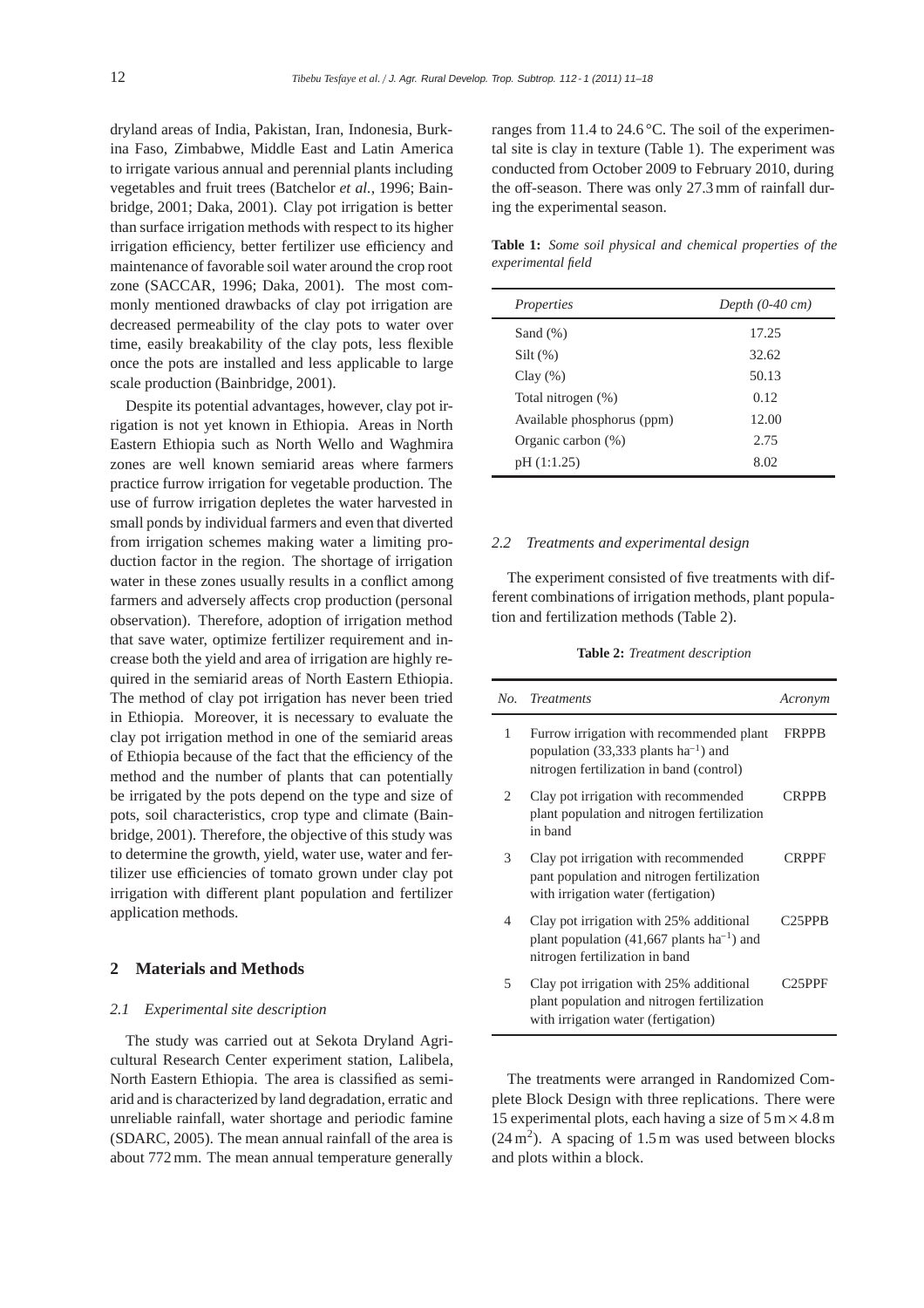#### *2.3 Experimental materials and procedures*

Locally made unglazed clay pots with a capacity of almost 8 liters each were installed by burying them neck deep, with the mouth openings left about 3 cm above the soil surface in well prepared bed. The clay pots were buried at a distance of 96 cm and 125 cm along the length and width of the experimental plots, respectively. Pots had an average maximum outside diameter of 26.45 cm with an average height of 33.17 cm. An area of  $549.19 \text{ cm}^2$  was occupied by each clay pot. The average thickness of the pots was estimated by breaking up five randomly taken clay pots and measuring the thickness of fractured pieces with a Vernier caliper. The average thickness of the pots was 9.87 mm.

Melkasalsa which is an improved and well adapted tomato variety was used for the study. It has determinate growth habit and takes 100 to 110 days to final harvest (EIAR, 2002). Seedlings were transplanted to the experimental plots on  $28<sup>th</sup>$  October 2009, 35 days after sowing. The tomato seedlings were planted in flat beds for clay pot irrigation and at the side of the ridges for furrow irrigation. All unestablished and weak plants were replaced within 5 days after transplanting to ensure the desired stand for each treatment. The recommended spacing for the variety (30 cm between plants and 100 cm between rows) was used for the control treatment (EIAR, 2002). Four and five plants were planted 3 cm around each clay pot for treatments with 33,333 plants and 41,667 plants ha−1, respectively.

The pots filled with water were coved with clay lid to avoid evaporation of water from the pots. Graduated buckets and watering cans were used to measure the quantity of water required to replenish the pots and to water the furrow-irrigated plots. The clay pots were refilled to their initial level every 4 to 6 days, and the required volume of water was recorded. The irrigation interval for the furrow-irrigated plots was based on farmers' practice, which was every 5 and 7 days interval for about one month and the rest of the season, respectively. The amount of water applied to the furrowirrigated plots was determined from the amount of water used by tomato-growing farmers in the study area. The average estimated amount of water applied at each irrigation interval by the farmers for tomato was about 21.8 mm.

All experimental plots were fertilized at a rate of 69 and 73 kg ha<sup>-1</sup> P<sub>2</sub>O<sub>5</sub> and N (nitrogen), respectively. Diammonium phosphate  $[(NH_4)_2HPO_4]$  was used as source of  $P_2O_5$ . In addition to the nitrogen obtained from DAP, the same nitrogen fertilizer source, urea  $[CO(NH<sub>2</sub>)<sub>2</sub>]$ , was used for both fertigation and band application treatments. In all treatments, the whole amount of  $P_2O_5$  and 37% of the total nitrogen was applied in to the soil at transplanting. For the band application treatments, 63% of the total N was applied into the soil 45 days after transplanting. In treatments receiving fertilizer with irrigation water, 63% of the total N was well diluted in a bucket and filled in the pots 45 days after transplanting.

## *2.4 Data collection and statistical analysis*

Days to flowering and maturity of tomato were recorded as number of days from transplanting to the time when 50% of the plants in the plot developed flowers and matured, respectively. The total fruit yield was determined as the total weight of both marketable and unmarketable fruits produced. Marketable fruit yield is the yield of tomato, which is free from under sized, physiologically disordered, bird and pestdamaged fruits. Marketable and unmarketable fruits were collected from plants in the middle of the experimental plots  $(14.4 \text{ m}^2)$  during successive harvestings. Then fruit yield ha<sup> $-1$ </sup> was obtained through conversion of the net plot yield. Irrigation water use efficiency was calculated as marketable fresh fruit weight (kg ha<sup>-1</sup>) obtained per unit volume of irrigation water applied (m<sup>3</sup> ha−1) (Kanber *et al.*, 1993). Fertilizer use efficiency was also calculated as marketable fruit yield produced (kg ha<sup>-1</sup>) per unit of fertilizer applied (kg ha<sup>-1</sup>) as described by Hebbar *et al.* (2004).

Analysis of variance for the parameters recorded was done by SAS statistical package (Version 10.0; SAS Institute, Cary, NC, USA) and treatment mean comparison was performed using Fisher's least significant difference test.

## **3 Results**

#### *3.1 Days to flowering and maturity*

The number of days required to reach flowering by tomato plants was significantly ( $P < 0.05$ ) affected by the treatments. Flowering of tomatoes grown under clay pot irrigation and nitrogen fertilization with irrigation water (CRPPF and C25PPF) was delayed by up to one week as compared to those under furrow irrigation with band application of fertilizer (FRPPB) (Table 3). Similarly, clay pot irrigated tomatoes with band application of fertilizer (CRPPB) reached flowering earlier than clay pot irrigated and nitrogen fertilized with irrigation water (Table 3).

The same as days to flowering, there was statistically significant difference ( $P < 0.05$ ) among the treatments in number of days required to reach physiological maturity by tomato plants. The number of days to maturity of tomatoes under clay pot irrigation with 41,667 plants ha<sup> $-1$ </sup> and nitrogen fertilization with irrigation water (C25PPF) and clay pot irrigation with 33,333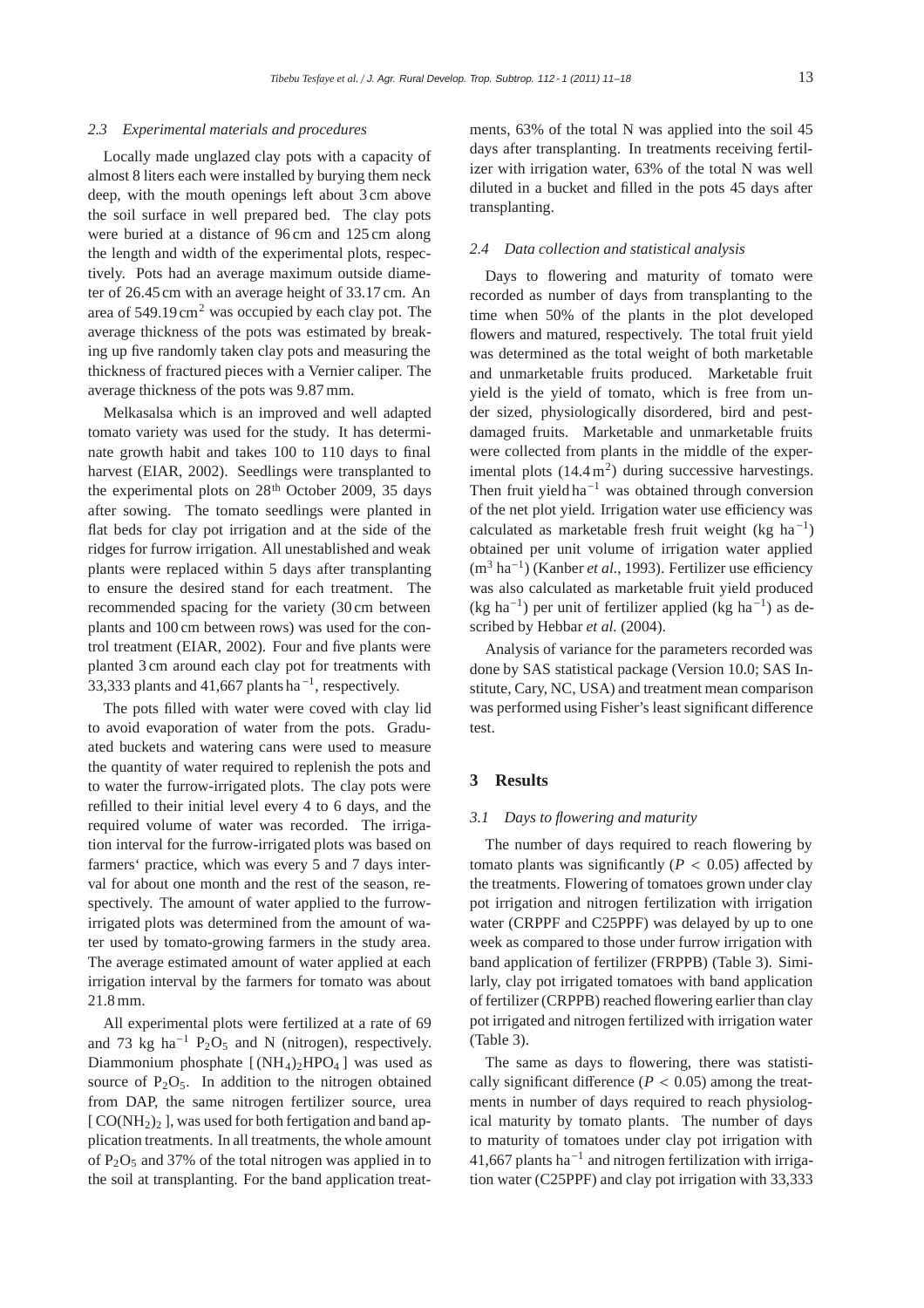| <i>Treatments</i>   | Days to flowering | Days to maturity | Plant height (cm)  | Plant dry weight $(g$ plant <sup>-1</sup> ) |
|---------------------|-------------------|------------------|--------------------|---------------------------------------------|
| <b>FRPPB</b>        | 54.67 $^b$        | 89.33 $^{\circ}$ | 67.72h             | 150.63 <sup>b</sup>                         |
| <b>CRPPB</b>        | 54.33 $^b$        | 90.00 $^{c}$     | 69.40 <sup>b</sup> | 152.45 <sup>b</sup>                         |
| <b>CRPPF</b>        | 59.67 $a$         | $97.33^{ab}$     | 81.67 <sup>a</sup> | 227.08 <sup>a</sup>                         |
| C25PPB              | 57.33 $ab$        | 91.67 $^{bc}$    | 70.87 <sup>b</sup> | 146.06 <sup>b</sup>                         |
| C <sub>25</sub> PPF | 61.33 $a$         | 99.00 $a$        | 83.73a             | 198.16 $ab$                                 |
| LSD(5%)             | 3.92              | 7.10             | 10.69              | 57.15                                       |
| CV(%)               | 4.25              | 4.04             | 7.60               | 17.36                                       |

**Table 3:** *Phenological and growth parameters of tomato as influenced by di*ff*erent combinations of plant population, irrigation and fertilization methods at Lalibela, Ethiopia*

Values with the same superscript letter(s) in the same column are not significantly different ( $P > 0.05$ ). FRPPB = furrow irrigation, 33,333 plants ha−<sup>1</sup> and nitrogen fertilization in bands (control); CRPPB = clay pot irrigation, 33,333 plants ha−<sup>1</sup> and nitrogen fertilization in bands; CRPPF = clay pot irrigation, 33,333 plants ha<sup>-1</sup> and nitrogen fertilization with irrigation water; C25PPB = clay pot irrigation, 41,667 plants ha<sup>-1</sup> and nitrogen fertilization in bands; C25PPF = clay pot irrigation, 41,667 plants ha<sup>-1</sup> and nitrogen fertilization with irrigation water.

plants ha−<sup>1</sup> and nitrogen fertilization with irrigation water (CRPPF) were longer than under furrow irrigation with 33,333 plants ha<sup>-1</sup> and band application of fertilizer (control) (Table 3). Similarly, tomatoes grown under clay pot irrigation with band application of nitrogen fertilizer (CRPPB) matured earlier than under clay pot irrigation and nitrogen fertilization with irrigation water. However, tomatoes fertilized with irrigation water (CRPPF) remained statistically at par with plants of either band-fertilized with 41,667 plants ha−<sup>1</sup> (C25PPB) or those fertilized with irrigation water (C25PPF) (Table 3).

## *3.2 Plant height and above ground dry matter*

The height of tomato plants was significantly  $(P \leq$ 0.05) influenced by the treatments. Tomatoes grown under C25PPF and CRPPF had significantly higher plant height than the rest of the treatments (Table 3). The height of tomatoes grown under furrow irrigation with 33,333 plants ha<sup> $-1$ </sup> and band application of fertilizer were about 23.6% shorter than under clay pot irrigation with 41,667 plants ha<sup>-1</sup> and fertilized with irrigation water. However, there was no significant plant height difference among treatments under the same fertilization method (Table 3).

There was also significant difference  $(P < 0.05)$ among the treatments in dry matter production per plant. Significantly higher dry matter accumulation per plant was obtained from clay pot irrigated tomatoes with 33,333 plants ha−<sup>1</sup> and nitrogen fertilization with irrigation water (CRPPF) than furrow or clay pot irrigated with band application of fertilizer (FRPPB, CRPPB & C25PPB) (Table 3). However, treatments consisting of band application of fertilizer did not vary significantly among themselves and with C25PPF (Table 3).

# *3.3 Number of marketable fruits per plant*

The treatments had highly significant ( $P < 0.01$ ) influence on number of marketable fruits produced per plant. Application of nitrogen fertilizer with irrigation water through clay pots for a plant population of 33,333 plants ha<sup> $-1$ </sup> (CRPPF) increased the number of marketable fruits per plant over the rest of the treatments (Table 4). There was a trend of decreasing number of marketable fruits per plant with increasing plant population under the same irrigation and fertilization method. Under application of nitrogen fertilizer with irrigation water, clay pot irrigation with 25% additional plant population gave significantly lower number of marketable fruits per plant than with a plant population of 33,333 plants ha<sup>-1</sup> (Table 4). Similarly, under band application of fertilizer, clay pot irrigation with 25% additional plant population gave significantly lower number of marketable fruits per plant than clay pot irrigation with 33,333 plants ha<sup>-1</sup>.

## *3.4 Total fruit yield ha*−<sup>1</sup>

Treatments had significant ( $P < 0.01$ ) effect on total yield of tomato. In this study, the highest total fruit yield was obtained from clay pot irrigation and nitrogen fertilization with irrigation water (Table 4). The increases in total yield with the use of clay pot irrigation with 33,333 plants ha<sup>-1</sup> and nitrogen fertilization with irrigation water (CRPPF) and clay pot irrigation with 41,667 plants ha−<sup>1</sup> and nitrogen fertilization with irrigation water (C25PPF) over the furrow irrigation with 33,333 plants ha−<sup>1</sup> and band application of fertilizer (control) were 45.5 and 34.2%, respectively. Under the same fertilization method, treatments under clay pot irrigation with 33,333 plants ha<sup>-1</sup> and 41,667 plants ha<sup>-1</sup> did not vary significantly ( $P > 0.05$ ) in total fruit yield.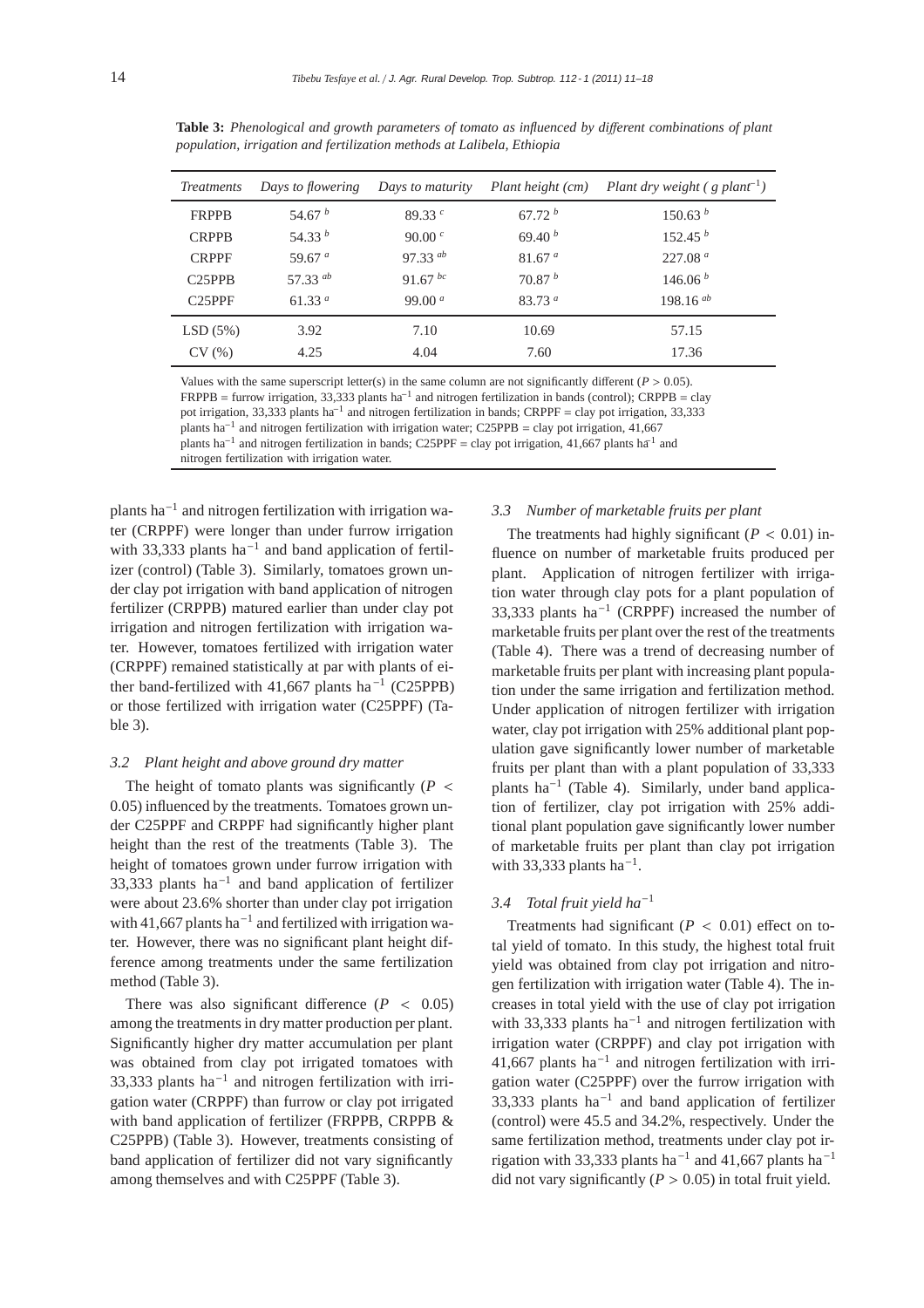|                     | Treatments Number of marketable fruits plant <sup>-1</sup> |                    |                    | Total yield (t ha <sup>-1</sup> ) Marketable yield (t ha <sup>-1</sup> ) Unmarketable yield (t ha <sup>-1</sup> ) |
|---------------------|------------------------------------------------------------|--------------------|--------------------|-------------------------------------------------------------------------------------------------------------------|
| <b>FRPPB</b>        | $25.91^{bc}$                                               | 33.23 <sup>b</sup> | 30.56 <sup>b</sup> | 2.66                                                                                                              |
| <b>CRPPB</b>        | 28.94h                                                     | 33.81 $^b$         | 31.70h             | 2.11                                                                                                              |
| <b>CRPPF</b>        | 41.82 $a$                                                  | 48.35 $a$          | 45.99 $a$          | 2.36                                                                                                              |
| C25PPB              | 20.84c                                                     | 32.64 <sup>b</sup> | 30.35 <sup>b</sup> | 2.29                                                                                                              |
| C <sub>25</sub> PPF | 31.87 $b$                                                  | 44.58 $a$          | 42.16 $a$          | 2.42                                                                                                              |
| LSD(5%)             | 7.74                                                       | 7.39               | 7.12               | ns                                                                                                                |
| CV(%)               | 13.77                                                      | 10.20              | 10.44              | 15.32                                                                                                             |

Table 4: *Number of marketable fruits per plant, total, marketable and unmarketable yields of tomato as influenced by the treatments at Lalibela, Ethiopia*

Values with the same superscript letter(s) in the same column are not significantly different;  $ns =$  non significant; FRPPB= furrow irrigation, 33,333 plants ha<sup>-1</sup> and nitrogen fertilization in bands (control); CRPPB = clay pot irrigation, 33,333 plants ha<sup>-1</sup> and nitrogen fertilization in bands; CRPPF = clay pot irrigation, 33,333 plants ha<sup>-1</sup> and nitrogen fertilization with irrigation water; C25PPB = clay pot irrigation, 41,667 plants ha<sup>-1</sup> and nitrogen fertilization in bands; C25PPF = clay pot irrigation, 41,667 plants ha<sup>-1</sup> and nitrogen fertilization with irrigation water.

## *3.5 Marketable and unmarketable fruit yields ha*−<sup>1</sup>

Marketable fruit yield of tomato was significantly  $(P < 0.01)$  influenced by the treatments. Similar to that of total fruit yield, clay pot irrigation and nitrogen fertilization with irrigation water (CRPPF & C25PPF) gave higher marketable yield than furrow or clay pot irrigation with band application of nitrogen fertilizer (Table 4). However, there was no statistically significant  $(P > 0.05)$  difference in marketable fruit yield among treatments with the same fertilization method. Unlike marketable yield, unmarketable fruit yield of tomato was not significantly ( $P > 0.05$ ) influenced by the treatments (Table 4).

## *3.6 Amount of water applied*

Furrow irrigation resulted in significantly ( $P < 0.001$ ) higher seasonal water use than clay pot irrigation (Table 5). However, there was no significant difference in amount of water applied among treatments with clay pot irrigation. It was possible to save 68.7% to 69.9% water by using clay pot than furrow irrigation method.

#### *3.7 Irrigation water use e*ffi*ciency*

Irrigation water use efficiency of tomato was significantly  $(P < 0.001)$  affected by the treatments. Tomatoes grown under clay pot irrigation gave significantly higher irrigation water use efficiency than those under furrow irrigation method (Table 5). This means tomatoes grown under clay pot irrigation require less water than those under furrow irrigation to produce a unit of marketable fruit yield. As presented in Table 5, treatments with application of nitrogen fertilizer into clay pots (CRPPF & C25PPF) gave significantly higher irrigation water use efficiency than those with band method of fertilization.

## *3.8 Fertilizer use e*ffi*ciency*

Fertilizer use efficiency of tomato varied significantly  $(P < 0.01)$  among the treatments. Tomatoes grown under clay pot irrigation with application of nitrogen fertilizer along with the irrigation water (CRPPF & C25PPF) gave significantly higher fertilizer use efficiency than furrow or clay pot irrigated tomatoes with band application of nitrogen fertilizer (Table 5). Application of nitrogen fertilizer with irrigation water increased fertilizer use efficiency of tomato by up to 50.5, 31.07 and 52 % over FRPPB, CRPPB and C25PPB, respectively. However, fertilizer use efficiencies of tomatoes grown under treatments with the same fertilization method were similar.

#### **4 Discussion**

The prolonged flowering and physiological maturity of tomatoes grown under clay pot irrigation and nitrogen fertilization with irrigation water could be attributed to an extended vegetative growth and slow transition to reproductive stage because of continuous supply of water throughout the growing season and improved fertilizer use efficiency. This finding is in line with an investigation by Ramalan & Nwokeocha (2000), who reported delayed flowering and decreased percent yield earliness with increase in soil wetness. High evapotranspiration from the surface of the soil in the furrow-irrigated plots could cause moisture stress during the period between the irrigation intervals and thus could have resulted in earlier maturity (Scholberg *et al.*, 2000). The shorter days to maturity of tomatoes under clay pot irrigation with band application of fertilizer than clay pot irrigation and nitrogen fertilization with irrigation water could be due to inaccessibility of nitrogen to all roots uniformly.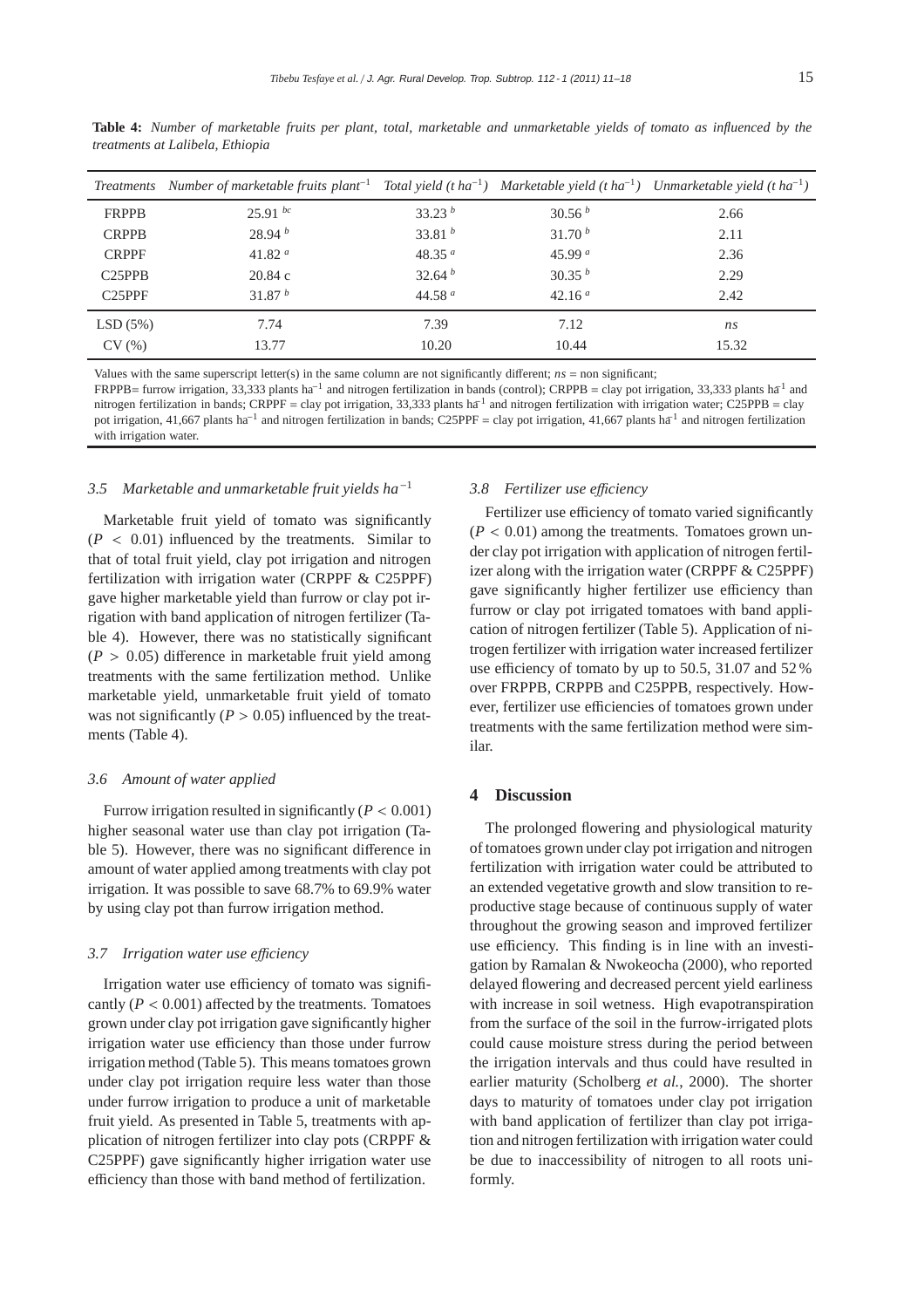| <b>Treatments</b>   | Seasonal amount of water<br>applied (mm) | <i>Irrigation water use efficiency</i><br>$(kg \, m^{-3})$ | Fertilizer use efficiency<br>$(kg$ yield $kg^{-1} NP$ ) |
|---------------------|------------------------------------------|------------------------------------------------------------|---------------------------------------------------------|
| <b>FRPPB</b>        | 458.50 a                                 | 6.67c                                                      | 296.4 h                                                 |
| <b>CRPPB</b>        | 140.13 h                                 | 22.96 b                                                    | 307.4 h                                                 |
| <b>CRPPF</b>        | 138.24 h                                 | 33.62 a                                                    | 445.94 a                                                |
| C <sub>25</sub> PPB | 140.65 h                                 | 21.99 b                                                    | 294.3 <sub>b</sub>                                      |
| $C25$ PPF           | 143.71 b                                 | 29.47 a                                                    | 408.81 a                                                |
| LSD(5%)             | 11.92                                    | 6.10                                                       | 68.93                                                   |
| CV(%)               | 3.10                                     | 14.11                                                      | 10.44                                                   |

**Table 5:** *Seasonal amount of water applied, irrigation water and fertilizer use e*ffi*ciencies of tomato grown under di*ff*erent treatments at Lalibela, Ethiopia*

Values with the same superscript letter(s) in the same column are not significantly different.

FRPPB = furrow irrigation, 33,333 plants ha−<sup>1</sup> and nitrogen fertilization in bands (control); CRPPB = clay pot irrigation, 33,333 plants ha<sup>-1</sup> and nitrogen fertilization in bands; CRPPF = clay pot irrigation, 33,333 plants ha<sup>-1</sup> and nitrogen fertilization with irrigation water; C25PPB = clay pot irrigation, 41,667 plants ha<sup>1</sup> and nitrogen fertilization in bands; C25PPF = clay pot irrigation, 41,667 plants ha−<sup>1</sup> and nitrogen fertilization with irrigation water.

The increase in plant height of tomatoes under clay pot irrigation and nitrogen fertilization with irrigation water is in agreement with previous reports by Daka (2001) and Bainbridge (2001) who reported faster growth and establishment of plants under clay pot than surface irrigation methods.

The highest number of marketable fruits obtained from CRPPF could be associated with more dry matter production per plant. Thus, higher vegetative growth could have resulted in higher number of flowers and then fruits produced per plant. Similarly, higher number of fruits per plant has been reported under drip fertigation than soil-applied fertilizer under furrow and drip irrigation methods (Hebbar *et al.*, 2004). The decrease in number of marketable fruits per plant with an increase in plant population could be attributed to competition for nutrients, light and physical space as they are all planted around the clay pot.

The higher total and marketable fruit yields of tomatoes under clay pot irrigation and nitrogen fertilization with irrigation water was in agreement with previous reports that showed crops grown under clay pot irrigation respond better to fertilization with irrigation water than broadcasting (SACCAR, 1996; Daka, 2001). The higher total and marketable yields of tomato under clay pot irrigation and fertilization with irrigation water (CRPPF & C25PPF) could be due to higher number of marketable fruits produced per plant.

Water saving by clay pot irrigation in this study is consistent with the observations made by SACCAR (1996) for tomatoes and by Bainbridge (2001) for corn.

The greater amount of water saved by clay pot than furrow irrigation could be attributed to the supply of water below the soil surface directly to the root zone, which reduces the amount of water loss by evaporation and deep percolation (Daka, 2001). About 50% of the water applied as surface irrigation in traditional irrigated gardens can be lost as soil evaporation (Batchelor *et al.*, 1996). On the other hand, controlled water delivery by clay pots based on the external environment and uptake by plants (Bainbridge, 2001) could also result in lower tomato water use.

The improved irrigation water use efficiency of tomato in treatments under clay pot irrigation was mainly due to higher yield and lower seasonal amount of water applied under clay pot than furrow irrigation. On the other hand, formation of numerous fibrous roots with high surface area all around the clay pots could have increased water uptake by the plants and then irrigation water use efficiency. Daka (2001) reported that under clay pot irrigation, root development and distribution is within the wetted zone.

The improvement in fertilizer use efficiency by fertigation under clay pot irrigation could be due to higher marketable yield than band application under both furrow and clay pot irrigation. This in turn was due to efficient use of nitrogen fertilizer as it was applied with irrigation water directly to the maximum root zone activity. The result of this study is in agreement with the previous reports that clay pot irrigation improves fertilizer use efficiency when the fertilizer is applied with irrigation water (SACCAR, 1996; Daka, 2001).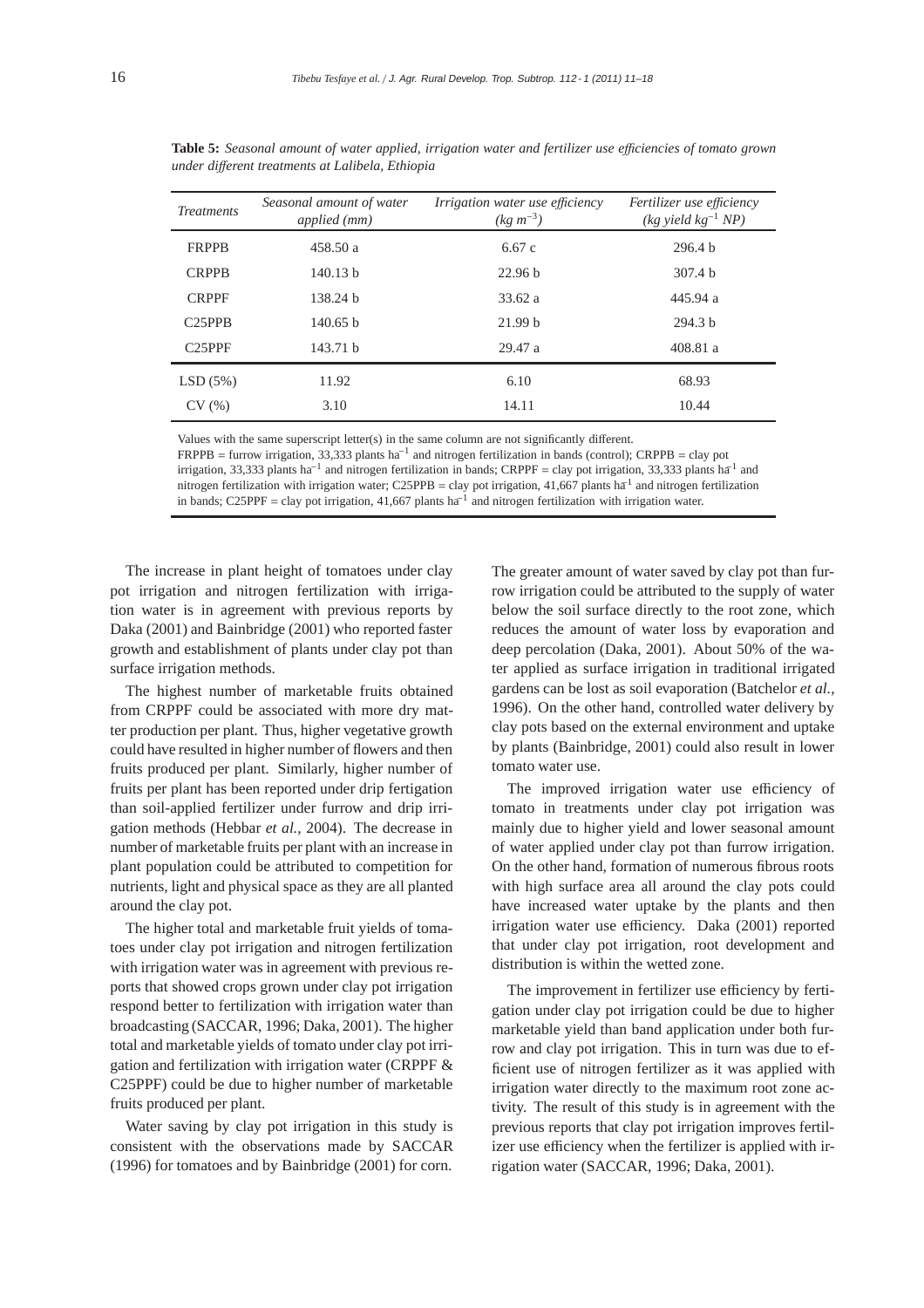# **5 Conclusion**

The study showed that clay pot irrigation and nitrogen fertilizer application along with irrigation water prolonged flowering and maturity of tomatoes. Clay pot irrigation and nitrogen fertilization along with irrigation water increased the growth, total yield and marketable yields of tomato than furrow or clay pot irrigation with nitrogen fertilizer applied into the soil. Greater water saving of up to 69% was achieved with clay pot irrigation as compared to furrow irrigation under semi arid condition. The higher yield and lower seasonal water use under clay pot irrigation resulted in superior irrigation water use efficiency than furrow irrigation. Nitrogen fertilization with irrigation water in clay pots improved fertilizer use efficiency of tomato by up to 52% than band application with furrow or clay pot irrigation. Thus, clay pot irrigation with 33,333 plants ha<sup> $-1$ </sup> in combination with nitrogen fertilizer application with irrigation water is recommended for high yield of tomatoes while economizing water and nitrogen fertilizer use in arid and semiarid areas. Similarly, the slow and continuous supply of water by clay pots could be a complement to the growth habit of indeterminate tomatoes. Although it needs an investigation, the number of clay pots required to irrigate a unit of land could also be reduced by using indeterminate tomatoes due to its creeping growth habit. Irrigation water saving by clay pot irrigation can be further enhanced by altering the porosity of pots and hence, appropriate clay: sand composition, wall thickness and firing temperature for various vegetables should be further investigated.

# **References**

- Amjad, M., Jahangir, M. M. & Iqbal, Q. (2007). Drought stress in vegetable production. DAWN, Economic & Business Review. URL http://archives.dawn.com/dawnftp/72.249. 57.55/dawnftp/2007/07/02/ebr5.htm.
- AVRDC (1990). *Vegetable production Training Manual*. Asian Vegetable Research and Development Center (AVRDC), Shanhua, Taiwan, 447p.
- Bainbridge, D. A. (2001). Buried clay pot irrigation: A little-known but very efficient traditional method of irrigation. *Agricultural Water Management*, 48 (2), 79–88. doi:10.1016/S0378-3774(00)00119-0.
- Batchelor, C., Lovella, C. & Murata, M. (1996). Simple microirrigation techniques for improving irrigation efficiency on vegetable gardens. *Agricultural Water Management*, 32 (1), 37 – 48. doi: doi:10.1016/S0378-3774(96)01257-7.
- Daka, A. E. (2001). *Development of a technological package for sustainable use of Dambos by small-*

*scale farmers, Chapter 7: Clay pot irrigation as water saving technology for small-farmer irrigation*. Ph.D. thesis University of Pretoria, South Africa.

- EIAR (2002). Tomato production manual. Ethiopian Institute of Agricultural Research (EIAR), Addis Ababa, Ethiopia, pp. 1-13.
- Hebbar, S. S., Ramachandrappa, B. K., Nanjappa, H. V. & Prabhakar, M. (2004). Studies on NPK drip fertigation in field grown tomato (Lycopersicon esculentum Mill.). *European Journal of Agronomy*, 21 (1), 117 – 127. doi:10.1016/S1161-0301(03)00091-1.
- Jones, H. G. & Tardieu, F. (1998). Modeling water relations of horticultural crops: a review. *Scientia Horticulturae*, 74, 21 – 46.
- Kanber, R., Yazar, A., Önder, S. & Köksal, H. (1993). Irrigation response of Pistachio (Pistacia vera L.). *Irrigation Science*, 14 (1), 7–14. doi: 10.1007/BF00195000.
- LeBoeuf, J., Shortt, R., Tan, C. & Verhallen, A. (2008). Irrigation scheduling of tomatoes: An introduction. Ontario Minstry of Agriculture, Food and Rural Affairs. URL http://www.omafra.gov.on. ca/english/crops/facts/08-011.pdf.
- Pereira, L. S., Oweis, T. & Zairi, A. (2002). Irrigation management under water scarcity. *Agricultural Water Management*, 57 (3), 175–206. doi:10.1016/S0378- 3774(02)00075-6.
- Ramalan, A. A. & Nwokeocha, C. U. (2000). Effects of furrow irrigation methods, mulching and soil water suction on the growth, yield and water use efficiency of tomato in the Nigerian Savanna. *Agricultural Water Management*, 45 (3), 317–330. doi: 10.1016/S0378-3774(99)00104-3.
- Rockstrom, J., Barron, J. & Fox, P. (2003). Water productivity in rain-fed agriculture: challenges and opportunity for smallholder farmers in drought-prone tropical agro-ecosystems. In J. W. Kijne, R. Barker, & D. Molden (Eds.), *Water productivity in Agriculture: Limits and opportunities for Improvement* (pp. 145–162). CAB International.
- SACCAR (1996). Indigenous low input clay pot subirrigation for sustainable crop production. SACCAR Newsletter, Southern Africa Center for Cooperation in Agricultural and Natural Resources Research and Training.
- SAS (2002). *Statistical Analysis System*. SAS Institute Int., Cary, NC, USA.
- Scholberg, J., McNeal, B. L., Jones, J. W., Boote, K. J., Stanley, C. D. & Obreza, T. A. (2000). Growth and Canopy Characteristics of Field-Grown Tomato. *Agronomy Journal*, 92 (1), 152–159. doi: 10.2134/agronj2000.921152x.